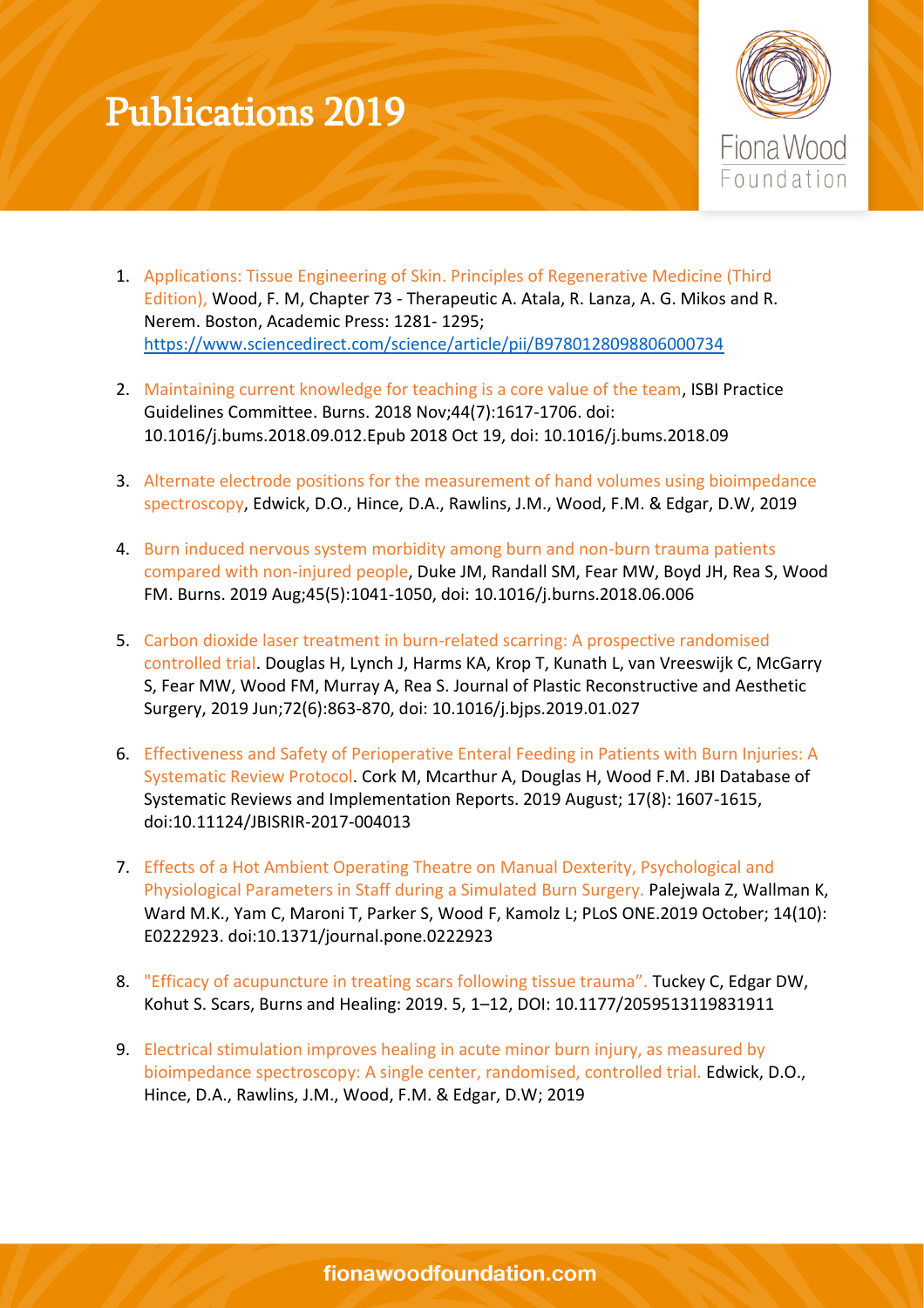

- 10. Ephrin-A2 affects wound healing and scarring in a murine model of excisional injury. Wijeratne D, Rodger J, Stevenson A, Wallace H, Prêle CM, Wood FM, Fear MW. Burns. 2019 May;45(3):682-690. doi: 10.1016/j.burns.2018.10.002
- 11. Epidemiology of Burn-related Fatalities in Australia and New Zealand, 2009–2015. Mcinnes J.A., Cleland H.J., Cameron P.A., Darton A, Tracy. L.M., Wood F.M., Singer Y, Gabbe; 2019 November; 45(7)): 1553-561, doi:10.1016/j.burns.2019.07.003
- 12. Epidemiology of Work-related Burn Injuries Presenting to Burn Centres in Australia and New Zealand. Mcinnes J.A., Cleland H, Tracy L.M., Darton A, Wood F.M., Perrett T, Gabbe B.J. Burns. Burns. 2019 March; 45(2): 484-93. doi:10.1016/j.burns.2018.09.011
- 13. First Aid Protocols for Stonefish Stings: A Burn's Risk Case Study. Jurat D.R., Copson D.G., Wood F.M. Burns Open. 2019 August; 3.(4): 147-49, doi:10.1016/j.burnso.2019.08.001
- 14. Genetic influence on scar height and pliability after burn injury in individuals of European ancestry: A prospective cohort study. Wallace HJ, Cadby G, Melton PE, Wood FM, Falder S, Crowe MM, Martin LJ, Marlow K, Ward SV, Fear MW; Burns. 2019 May;45(3):567-578. doi: 10.1016/j.burns.2018.10.027
- 15. "Increased risk of blood transfusion in patients with diabetes mellitus sustaining non-major burn injury", Mai L, Spilsbury K, Edgar DW, Berghuber A, Wood FM. Burns, 2019,doi.org/10.1016/j.burns.2019.10.016
- 16. No Difference Observed in Short-interval Intracortical Inhibition in Older Burn-injury Survivors Compared to Non-injured Older Adults: A Pilot Study; Whife C.J., Vallence A, Edgar D.W., Wood F.M, Burns. 2019 August 45(5): 1131-138, doi:10.1016/j.burns.2019.02.020
- 17. Spray on Skin for Diabetic Foot Ulcers: An Open Label Randomised Controlled Trial. TGF-β-induced fibrotic stress increases G-quadruplex formation in human fibroblasts. Understanding acute burn injury as a chronic disease. Manning L, Hamilton E.J., Raby E, Norman P.E., Davis W, Wood F.M., Carville. K, Baba M, Hiew J, Ryan E, Ferreira I, Gittings P, Ritter J.C., Journal of Foot and Ankle Research. 2019 November; 12(1): 1-7, doi:10.1186/s13047-019-0362-x